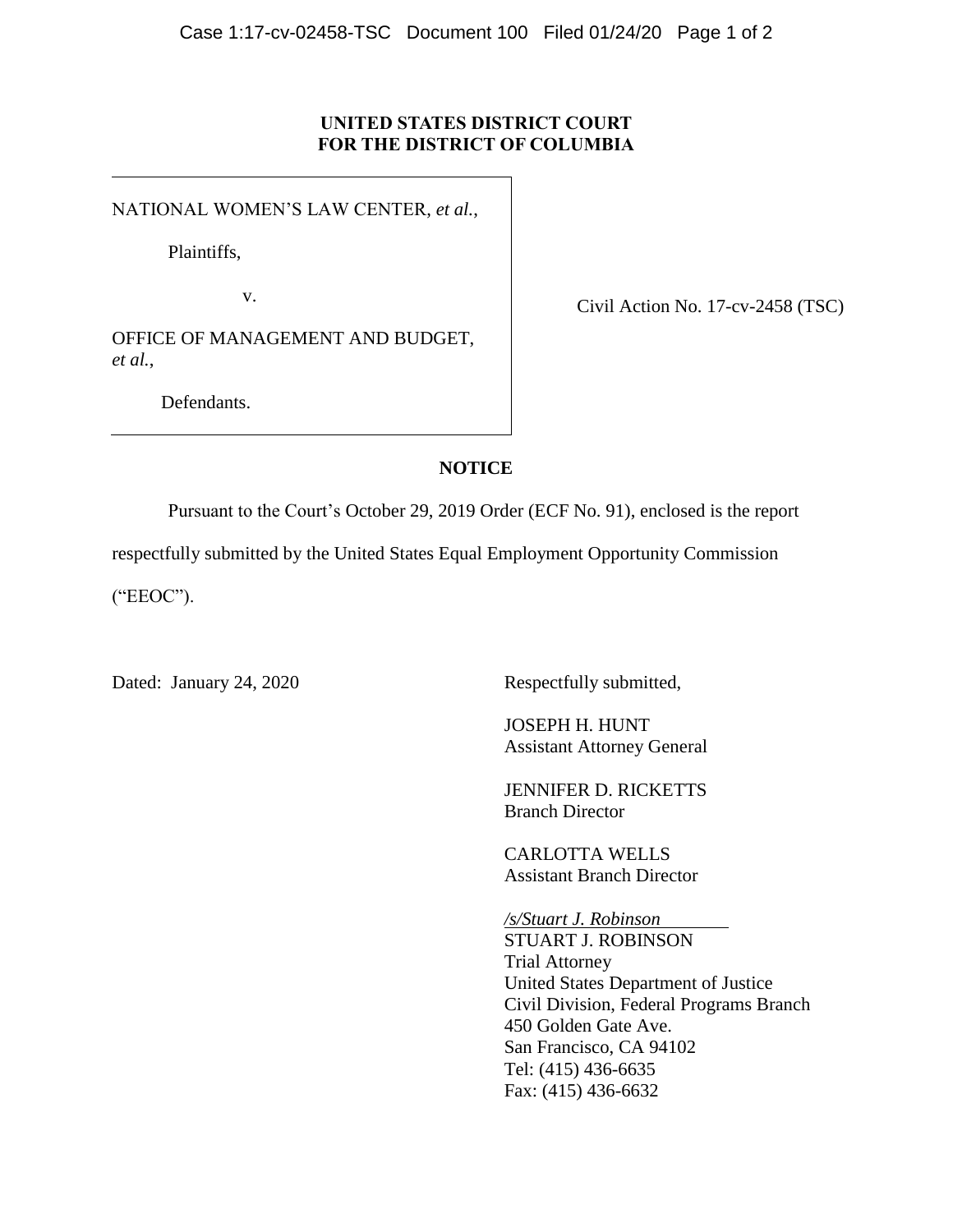Email: stuart.j.robinson@usdoj.gov Cal. Bar No. 267183

*Counsel for Defendants*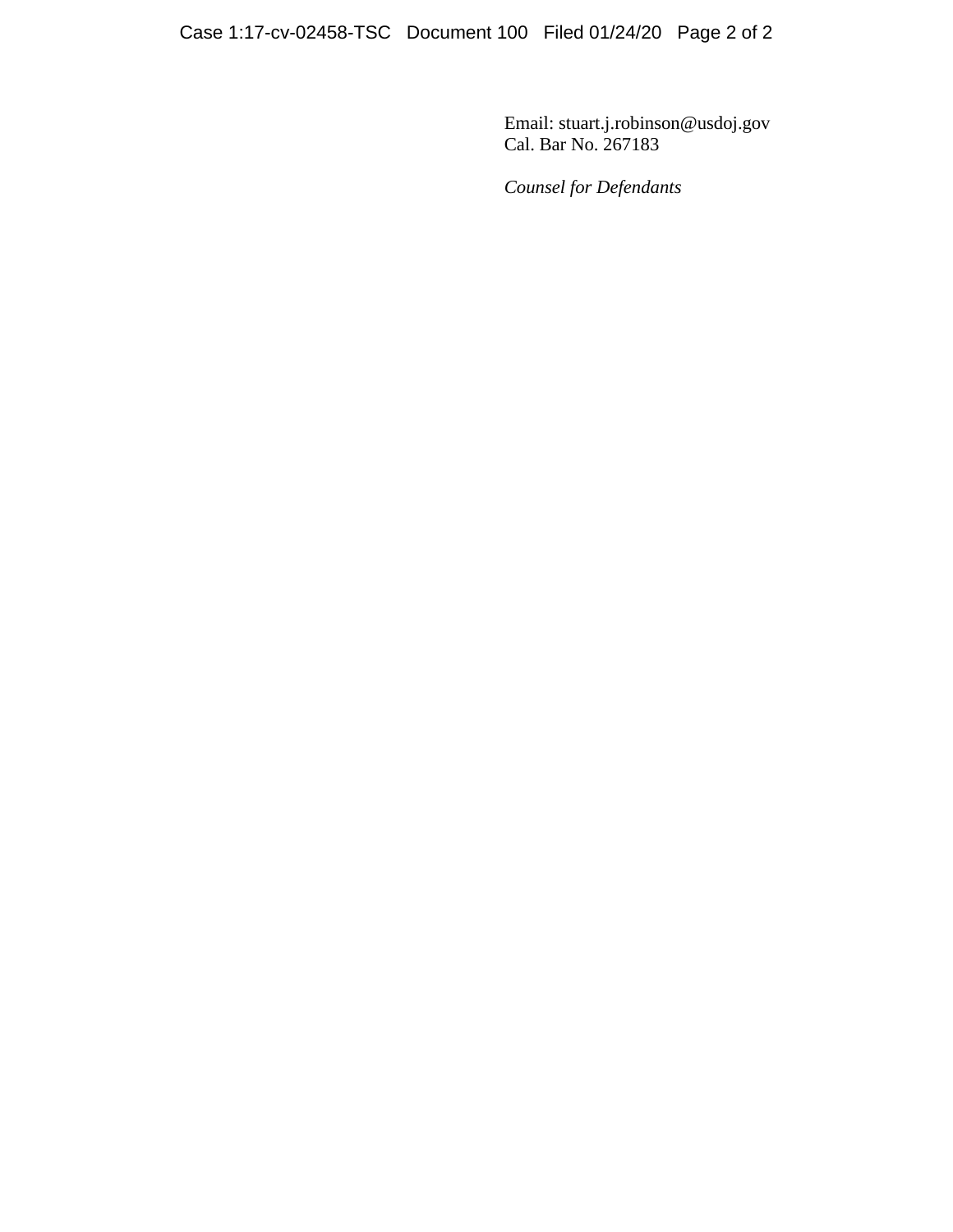## **DEFENDANT EEOC'S REPORT OF STEPS TO IMPLEMENT THE EEO-1 COMPONENT 2 DAT COLLECTION: SUBMITTED JANUARY 24, 2020**

#### **Activities Since January 3, 2020**

Per instructions from the EEOC to NORC, the Component 2 EEO-1 Online Filing System has remained open and NORC has continued to accept Component 2 submissions from filers.

Additionally, the following outreach activities occurred on or after January 3, 2020 to continue to assist filers to complete their EEO-1 Component 2 data submissions. NORC, on behalf of the EEOC, continued to staff the Component 2 HelpDesk for extended hours to address telephone and email inquiries from filers. NORC, on behalf of the EEOC, also contacted via telephone and email approximately 750 employers needing additional assistance with Component 2 data uploads. Further, between January 13th and 14th, 2020, NORC, on behalf of the EEOC, contacted via email all employers who had not submitted Component 2 data. Specifically, this includes employers who (1) had submitted or certified reports for only one calendar year; (2) had registered in the Component 2 EEO-1 Online Filing System but had not certified reports for either filing year; and (3) had not registered in the Component 2 EEO-1 Online Filing System and had taken no action to submit data. The prompting email messages from NORC reminded filers of the January 31, 2020 deadline to submit data and provided instruction on how to complete certification. The email prompts further instructed that employers who have not yet filed should do so as soon as possible.

Also, the EEOC continues to receive a small number of requests from filers seeking exemptions from reporting pursuant to 29 C.F.R. § 1602.10. As the EEOC receives these requests, it is holding Commissioner votes on whether to grant the exemptions and informing the requesters of the results of the Commission's votes.

1